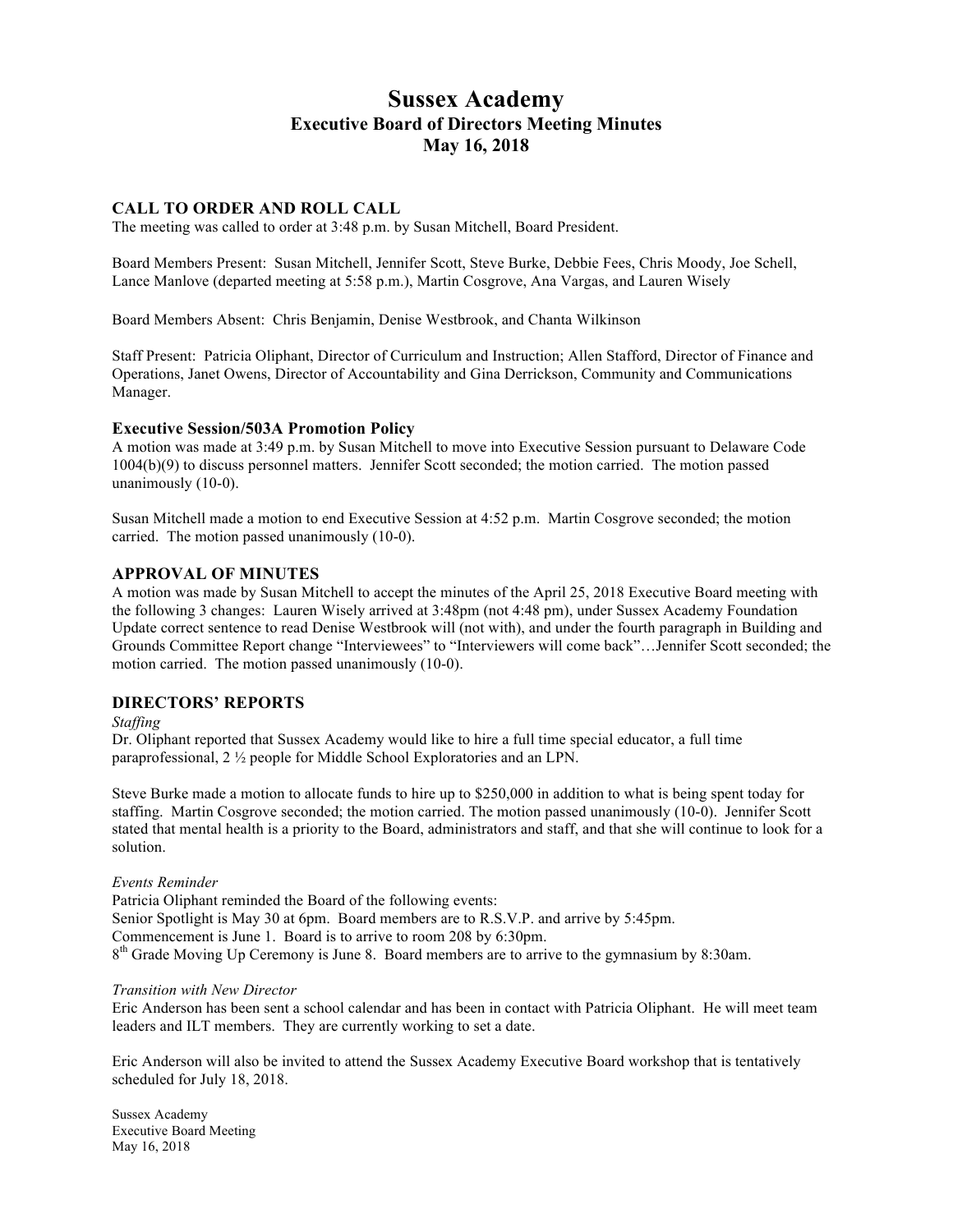# **MONTHLY BOARD FINANCIAL REPORT**

Steve Burke presented the year to date final budget.

Allen Stafford reported that the final bus payment has been made.

Allen Stafford reported that a \$77,000 bid was received to re-do the gym floor and additional bids have been requested. The goal is to have the work contracted by the end of this fiscal year.

A motion was made by Susan Mitchell to accept the April 30, 2018 Financial Reports. Chris Moody seconded; the motion carried. The motion passed unanimously (10-0).

## **SUSSEX ACADEMY FOUNDATION UPDATE**

Joe Schell reported that the Sussex Academy Foundation has \$400,000 in the bank.

Joe Schell reported that the Sussex Academy Foundation will award two \$1500 scholarships; one to a male and one to a female senior. The scholarships will be presented by Jennifer McKean, Sussex Academy Foundation Vice-Chair, at the Senior Spotlight on May 30.

Joe Schell announced that to honor Dr. Patricia Oliphant on her upcoming retirement, the Sussex Academy Foundation will be naming the middle school wing after her.

# **COMMITTEE REPORTS**

#### **Executive**

Susan Mitchell reported that the 503A Promotion Policy being listed twice on the agenda was a mistake. It should only be listed under Governance.

### **Finance**

Reported under Financial Report.

#### **Recognition**

Jennifer Scott confirmed that the Sussex Academy Executive Board will recognize 5, 10 and 15 year faculty and staff in August.

#### **Outreach**

Written report was presented.

# **Building and Grounds**

Written report was presented.

## **Program Development**

No report was presented.

**Athletics** Written report was presented.

#### **Legislative**

202-A Board Member Emeritus

This policy was sent electronically to Board members for review. A Board Member Emeritus will not be a voting position, but will be included in discussion.

A motion was made by Susan Mitchell to approve Policy 202-A Board Member Emeritus as written. Steve Burke seconded; the motion carried. The motion passed unanimously (10-0).

Sussex Academy Executive Board Meeting May 16, 2018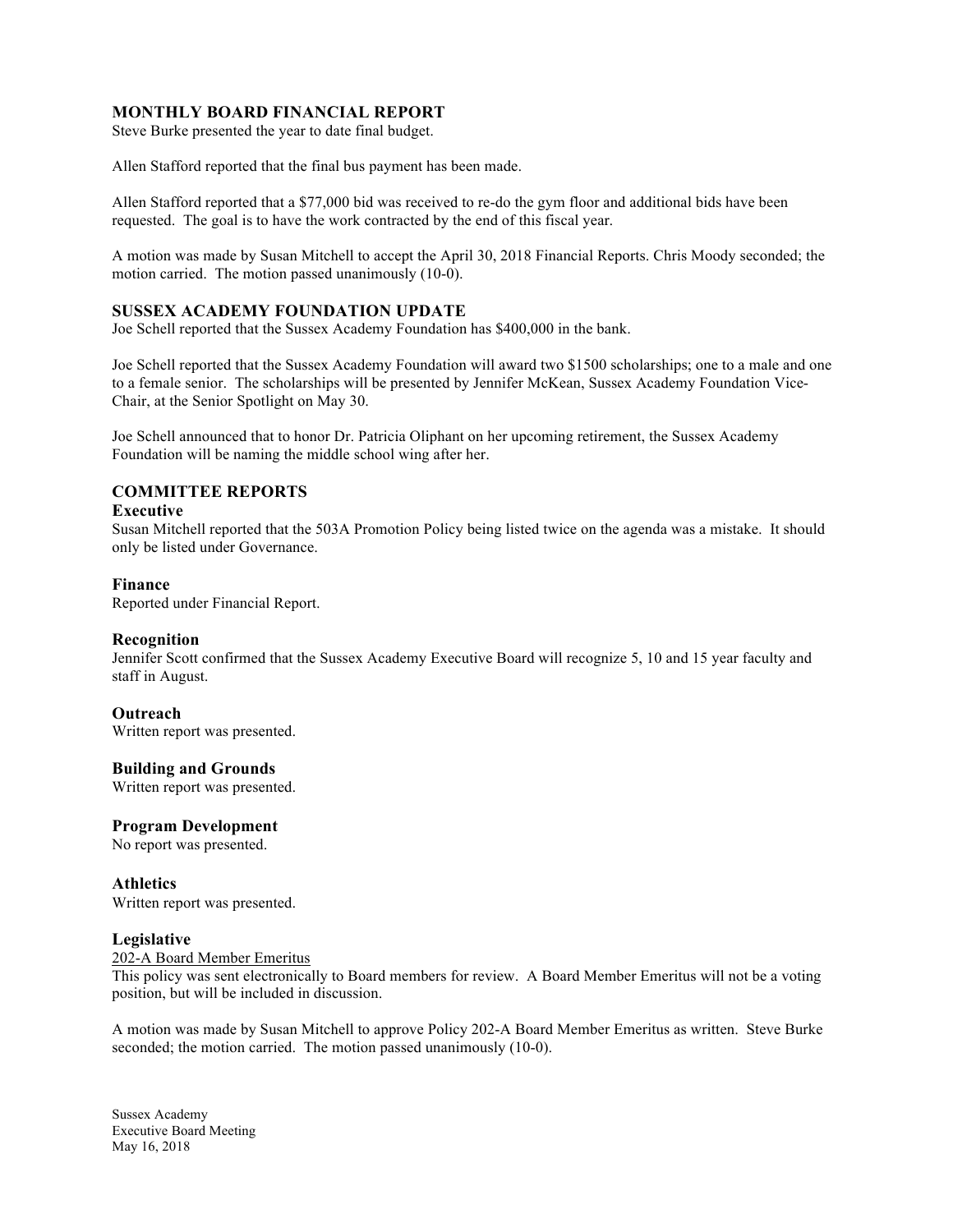### 503-A Promotion Policy

Allen Stafford reported that this policy will be voted on at the June Sussex Academy Executive Board meeting.

A change was made that instead of 10% of days missed between September 30 and May 31, that number will now be 17 days for both middle school and high school.

Middle school students must pass 4 of 5 core courses including reading writing and math.

High school credits required for commencement will be altered to match the course handbook.

## **Governance**

No report was presented.

**Nominating** No report was presented.

### **Succession Planning**

No report was presented.

### **Employee Compensation Committee**

No report was presented.

## **OLD BUSINESS**

#### Board Membership (2018-2019)

Joe Schell's Board term has expired. Both Ana Vargas and Chris Benjamin will be leaving the Board. Susan Mitchell made a motion that Joe Schell become a Board Member Emeritus. Jennifer Scott seconded; the motion carried. The motion passed unanimously (10-0).

Susan Mitchell made a motion to elect Heather Crown, Uday Jani and Brian Trout to the Sussex Academy Executive Board. Jennifer Scott seconded; the motion carried. The motion passed unanimously (10-0).

Jennifer Scott agreed to extend her Board term by one year and to serve as the Sussex Academy Executive Board President. Susan Mitchell made a motion to extend Jennifer Scott's Board term for one year and for her to serve as Board President during that year. Martin Cosgrove seconded; the motion carried. The motion passed unanimously  $(9-0)$ .

Martin Cosgrove agreed to extend his term by one year and serve as the Sussex Academy Executive Board Vice President. Susan Mitchell made a motion to extend Martin Cosgrove's term for one year and for him to serve as the Board Vice President during that year. Chris Moody seconded; the motion carried. The motion passed unanimously  $(9-0)$ .

Jennifer Scott reported that Board terms need to be extended for Susan Mitchell, Chris Moody, Steve Burke, Lauren Wisely and Denise Westbrook. Jennifer Scott made a motion to extend the Board terms for one year for the following: Susan Mitchell, Chris Moody, Steve Burke, Lauren Wisely and Denise Westbrook. Martin Cosgrove seconded, the motion carried. The motion passed unanimously (9-0).

Jennifer Scott reminded the Board that several seats will be vacated in two years and that Board members must do their due diligence to recruit new members.

#### Constable Position

Allen Stafford reported that during the April Executive Board meeting, a motion was passed to hire a Constable should funding become available. Funding has been offered, by an anonymous donor, to fund a Constable position for one year.

Jennifer Scott made a motion to approve the hiring of a Constable for a one year pilot period to allow time for facility safety improvements to be completed. Susan Mitchell seconded. Allen Stafford reported that following the

Sussex Academy Executive Board Meeting May 16, 2018